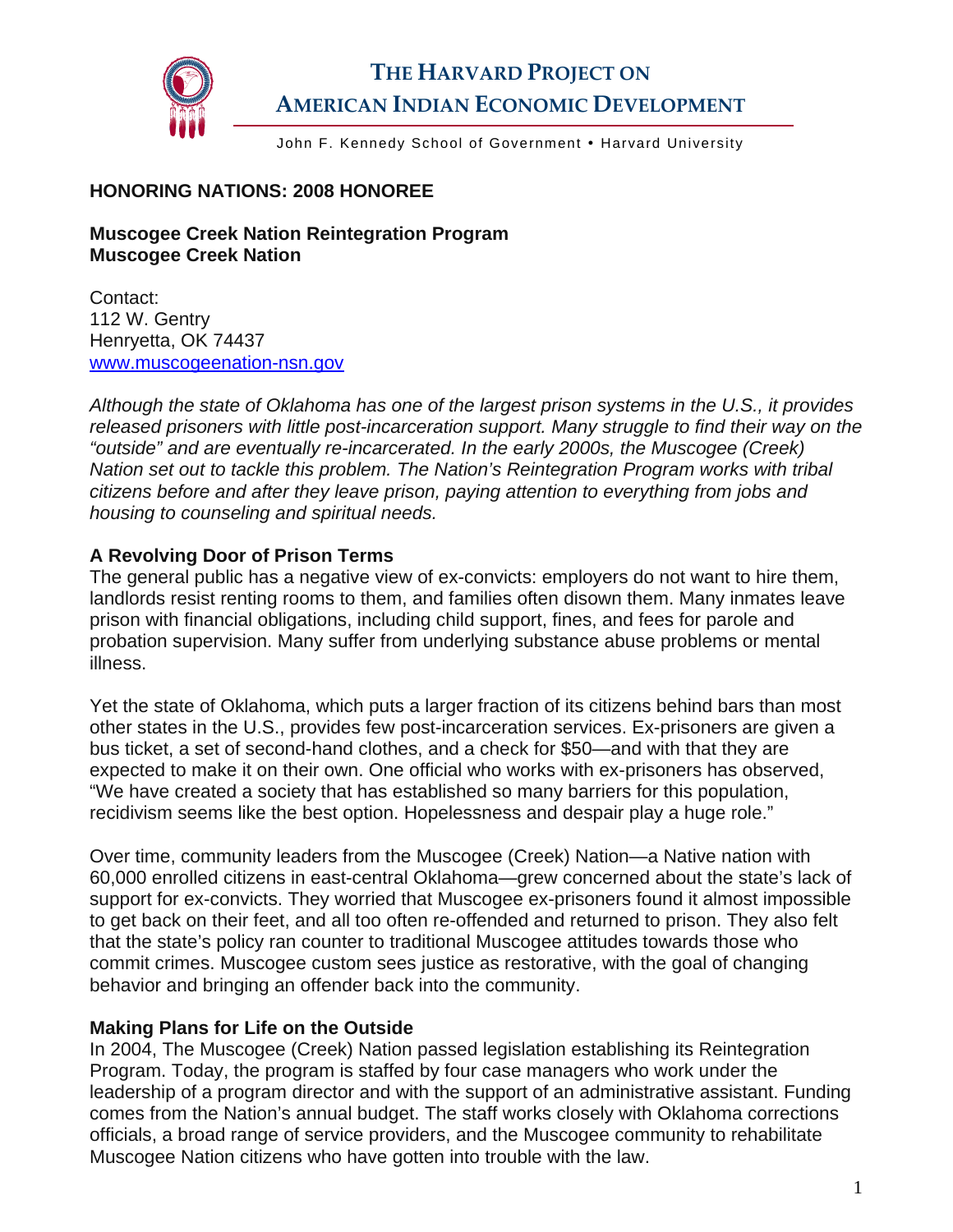The Reintegration Program begins its work inside the prisons. Staff members regularly visit, offering group substance abuse therapy and seminars on topics such as character building, planning for re-entry, and job skills. The program also makes religious items available for sweat lodge ceremonies and coordinates with outside sponsors to give blessings. These services help inmates prepare for life beyond prison walls and start rebuilding their lives.

Once a Muscogee citizen is released from prison, a Reintegration Program staffer serves as his case manager. Together, they think through what it will take for the client to succeed and match the Program's impressive list of services to these needs. Helping an ex-prisoner get settled might mean finding an apartment, paying the deposit, assisting with rent, and buying groceries. The road to getting a job might mean signing the client up for vocational training, finding an employer open to hiring ex-convicts, or identifying bus routes. If necessary, the case manager also buys clothing, arranges medical and dental appointments, provides referrals for mental health and substance abuse counseling, and negotiates payment schedules for money owed.

All of this work takes creative thinking. On the employment front, for example, several clients were able to get oil field jobs—but transportation was an issue. Public transit stopped running before the night shift ended in the early morning hours. Rather than have their clients turn down good work, the Muscogee Creek Reintegration Program contracted with a taxi service to pick them up and take them home. Noting the many ways in which the program has helped him, one participant asked, "How do you go out and just get a job as a felon without this support?"

In addition to client-specific work, the program embraces the broader mission of making its clients feel valued in the community and tackling negative attitudes towards ex-convicts. As part of its "Service Pay Back" initiative, clients donate their labor to help Muscogee elders with home maintenance projects like lawn-mowing, painting, and tree trimming. These activities help clients build personal connections, make a contribution to the community, and show society that they have changed. Case managers also work with local employers and landlords, encouraging them to consider hiring or renting to individuals with a criminal record. In 2006, in response to Reintegration Program advocacy, the Muscogee Nation changed its own hiring policies. Under the new rules, felons are no longer banned from tribal employment.

Critically, the program is not a free ride for Muscogee ex-prisoners. Using a mix of friendliness and authority, case managers insist that clients live up to their responsibilities as Nation citizens. In return for the Program's help, clients must attend probation and parole hearings, meet financial obligations, and stay substance free. Those who are not disabled are expected to work or be in training. Random drug tests and surprise visits help hold them to these expectations. Program participants know the Nation's message: you will not be left by the wayside as long as you want to better yourself.

## **Reclaiming Citizens One at a Time**

Muscogee citizens are no longer lost to the Nation once they are incarcerated. In fact, going to prison is sometimes the first step toward rebuilding cultural ties. In the words of one staff member, the Reintegration Program gives citizens "the opportunity to be proud of who they are, where they come from, and above all, what is to come." Ex-offenders come home to the Muscogee Nation and, once settled, begin to make their own contributions to strengthening the Nation.